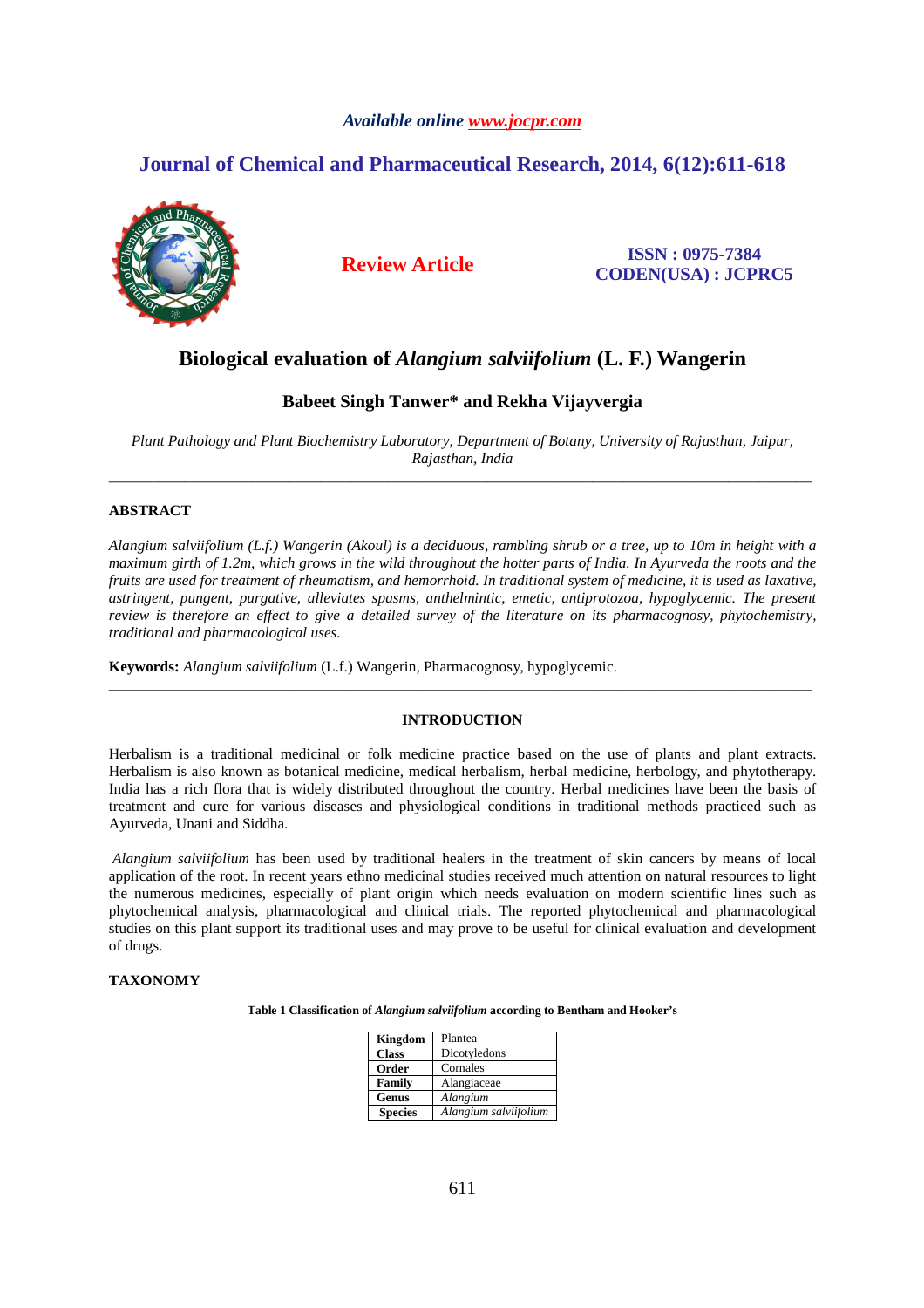| Sanskrit | Ankola, Ankota, Nikochaka, Deerghakeela |
|----------|-----------------------------------------|
| Kannada  | Ankolimara, Ansaroli, Ankol             |
| Malyalam | Ankolam, Velittanti                     |
| Tamil    | Alangi, Ankolum                         |
| Telgu    | Ankolamu, Udagu                         |
| Bengali  | Akarkanta, Baghankura                   |
| Gujrati  | Ankol, Onkla                            |
| Marathi  | Ankola                                  |
| Hindi    | Angol, Ankora, Dhera                    |
| English  | Sage leaved alangium                    |

**Table 2 Synonym / Vernacular names of** *Alangium salviifolium* [1, 2]

*\_\_\_\_\_\_\_\_\_\_\_\_\_\_\_\_\_\_\_\_\_\_\_\_\_\_\_\_\_\_\_\_\_\_\_\_\_\_\_\_\_\_\_\_\_\_\_\_\_\_\_\_\_\_\_\_\_\_\_\_\_\_\_\_\_\_\_\_\_\_\_\_\_\_\_\_\_\_*

## **BOTANICAL DESCRIPTION**

**Figure 1** *Alangium salviifolium* **Linn A. Mature plant B-C Floral bud Leaves D. Fruit E. Spine of stem** 



It is deciduous shrub or small to medium-sized thorny tree up to 18 m tall; bark surface rough and pale brown; twigs grey or purple-brown, glabrous or pubescent, often with spines up to 12 mm long. Leaves alternate, simple, without stipules; petiole up to 1.5 cm long, hairy; blade elliptical to obovate, oblong or lanceolate,  $3-23$  cm  $\times$  1.5–9 cm, base cuneate or rounded, apex rounded to obtuse or acute, 3–9 veined from base. Inflorescence an axillary cyme, sessile or nearly so golden-brown pubescent. Flowers bisexual, regular, 5–10-merous, white, cream with a slight orange tinge, fragrant; buds cylindrical; pedicel 2–8 mm long; calyx tube urn-shaped, 1–2.5 mm long, lobes triangular, up to 1.5 mm long; petals strap-shaped, 12–28.5 mm  $\times$  1–2.5 mm, densely pubescent outside, glabrous or pubescent inside; stamens 10–32, 5–14 mm long; ovary inferior, 1–2-celled, style 8.5–27.5 mm long, glabrous, stigma conical or head-shaped, slightly lobed. The berries are ovoid, ellipsoid or nearly globose, glabrous, smooth and violet to purple. Seeds are albuminous. It can be propagated by seed and is reported to have a fairly good natural regeneration.

## **DISTRIBUTION**

*Alangium salviifolium* is found in lowland rainforest and riverine forest up to 750m altitude. In tropical Africa *Alangium salviifolium* occurs in eastern Kenya, eastern Tanzania and Comoros. It is widespread in tropical Asia, from India to China, Thailand, the Philippines, Indonesia and Papua New Guinea. It is found in India especially in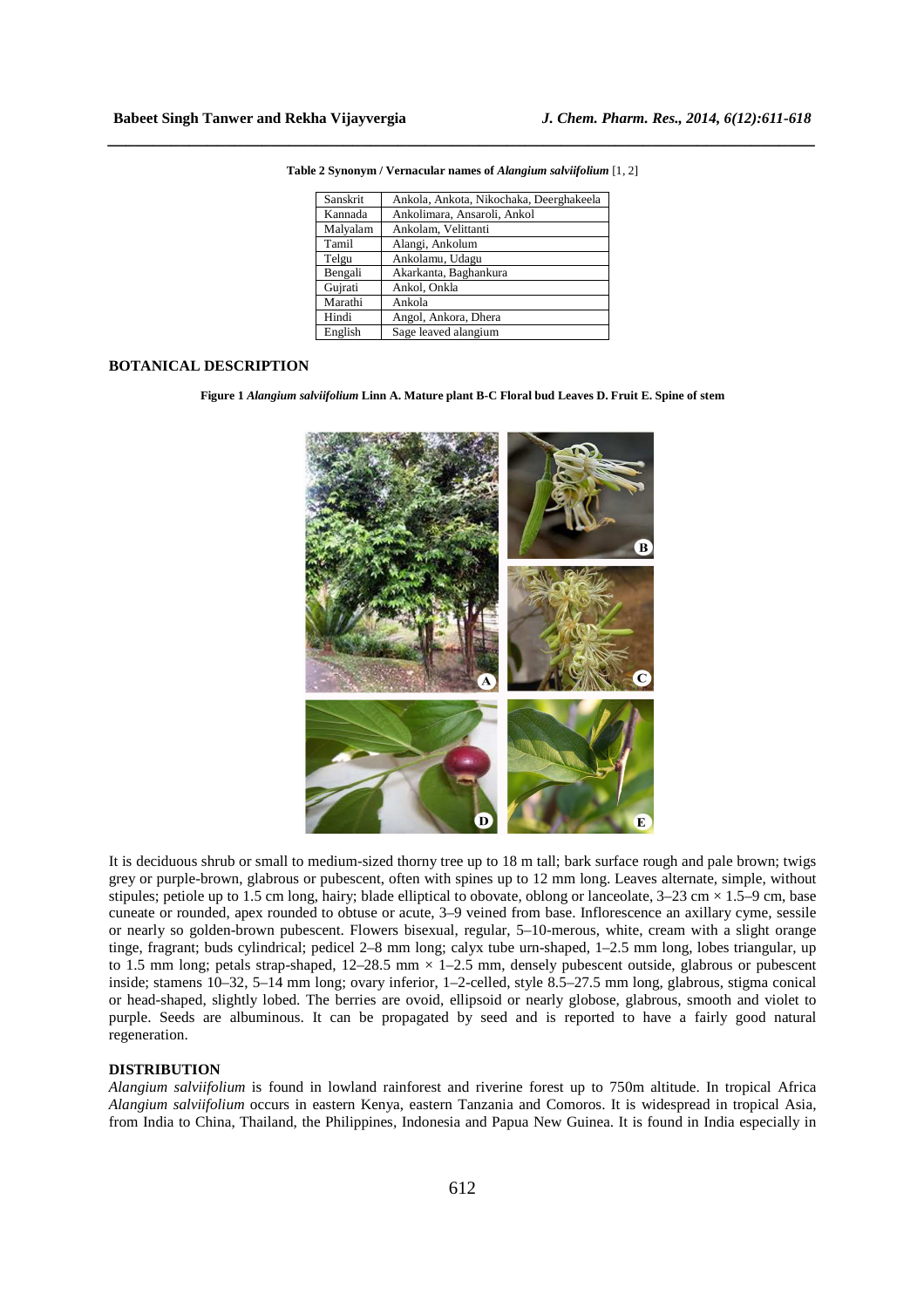Western Ghats. It is native to Western Africa, Madagascar, Southern and Eastern Asia (China, Malaysia, Indonesia, India, and Philippines), tropical Australia, the western Pacific Ocean islands and New Caledonia. In India, it is found throughout the Hyderabad forests and Sitamata wildlife sanctuary, Rajasthan [3].

*\_\_\_\_\_\_\_\_\_\_\_\_\_\_\_\_\_\_\_\_\_\_\_\_\_\_\_\_\_\_\_\_\_\_\_\_\_\_\_\_\_\_\_\_\_\_\_\_\_\_\_\_\_\_\_\_\_\_\_\_\_\_\_\_\_\_\_\_\_\_\_\_\_\_\_\_\_\_*

#### **USES**

The stems are used for spears in Kenya. In India the wood is valued for musical instruments and furniture. It is used in building as beams, for flooring, furniture, cabinet work, inlaying, carving, bobbins, spindles, shuttles, rice pestles, tool handles, walking sticks, gunstocks and handicraft articles in Asia. The twigs are used for brushing the teeth in India.

# **MEDICINAL AND TOXIC ASPECTS**

*Alangium salviifolium* has been used by traditional healers in the treatment of skin cancers by means of local application of the root. It reduces blood pressure when taken orally due to its vasodilator activity [4]. In Comoros a decoction of the whole plant together with the fruit of coconut palm is used externally for the treatment of boils. Various parts of the plants are used as traditional medicines in India. The stem is used to cure diarrhoea and vomiting. The leaves are used to cure asthma and as cataplasm to reduce rheumatic pains. The fruit is used as purgative, expectorant, carminative and as an antidote for poisoning, and fruit juice is applied to cure eye diseases. The roots are used as a purgative, to expel worms, and to cure piles, hypertension, diarrhoea, fever, back pain, blood disorders.

In India a mixture of mature fruits of *A. salviifolium* with honey and rootstocks of sweet flag (*Acorus calamus* L.) are used to manage pests on agricultural crops. It also has various medicinal properties and used as laxative, antiepileptic activity [5], astringent, antiulcer [6], pungent, purgative, alleviates spasms, anthelmintic, emetic, antiprotozoa, hypoglycemic [7, 8]. It has been reported that it used to cure skin diseases leprosy, scabies [9, 10] and as contraceptives for pigs and cattle rearing by the tribes in the Malayalies [11, 12, 13]. Stem and root barks of *A. salviifolium* were screened for their helicobactericidal activity by Austin *et al* [14] in 2002. It is endemic and endangered species used for timber, fuel and fodder for its good nutritional value in summer season some of West Himalayan areas in India [15, 16]. In Ayurveda the roots and the fruits are used for treatment of rheumatism, burning sensation and haemorrhages. Root barks of *A. salviifolium* externally used for as an antidote against snake/ scorpion [17], rabbits, rats, bite and dogs. Phytochemical and antiinflammatory evaluation of *A. salviifolium* root extract has been done by Yesupadam [18] *et al* in 2011. In Ayurveda the roots and the fruits are used for treatment of rheumatism, and hemorrhoid externally.

## **PRELIMINARY PHYTOCHEMICAL STUDIES**

Various parts of the plant was subjected to extraction in different organic solvents for their extractive value and preliminary phytochemical investigation, which revealed the presences of various primary metabolites viz. soluble sugars, starch, proteins, lipids, ascorbic acid, phenols etc. and secondary metabolites like flavonoids, steroids, alkaloids, terpenoids, glycosides, tannins etc. all the metabolites had showed various degree of color intensities with different color reactions with their amount in the samples [6, 11, 18-24].

#### **COMPOUNDS EXTRACTED FROM** *ALANGIUM SALVIIFOLIUM*

The compounds 1-methyl-1H-pyrimidine-2, 4-dione and 3–0-β-D-glucopyranosyl-(24β)-ethylcholesta-5, 22, 25-triene have been extracted from the flowers.

Recent phytochemical studies of this plant resulted in the isolation of several flavonoid, phenolic compound, irridoid glycosides and oxyoglucoside of some alcohol. Some alkaloids, 1', 2'-dehydrotubulosine, alangine, markine, venoterpine, ankorine, alangine A and B, alangicine, markindine, lamarckinine, emetine [25, 26], tubulosine, isotubulosine, deoxytubulosine, cephaeline, isocephaeline, psychotrine, neocephaeline, 10-O-demethylcephaeline, 2'-N- (1"-deoxy-1"-beta-D-fructopyranosyl) cephaeline, protoemetine, protoemetinol, salsoline, and alangiside were isolated from the dried fruits of *Alangium lamarckii* by Itoh *et al* [27] in 2000. a- and b- Alangine, Alangicin, Marckindine, Tubulosin and emetine were obtained from this plant [28].

#### **PHYTOCONSTITUENTS IN DIFFERENT PLANT PARTS** [29]

Root- Alkaloids cephaeline, tobulosine, isotobulosine, psychotrine and alangiside.

Root Bark- Alkaloids A & B, Alangicine,d-methylpsychotrine, marckine, marckidine, lamarckinine.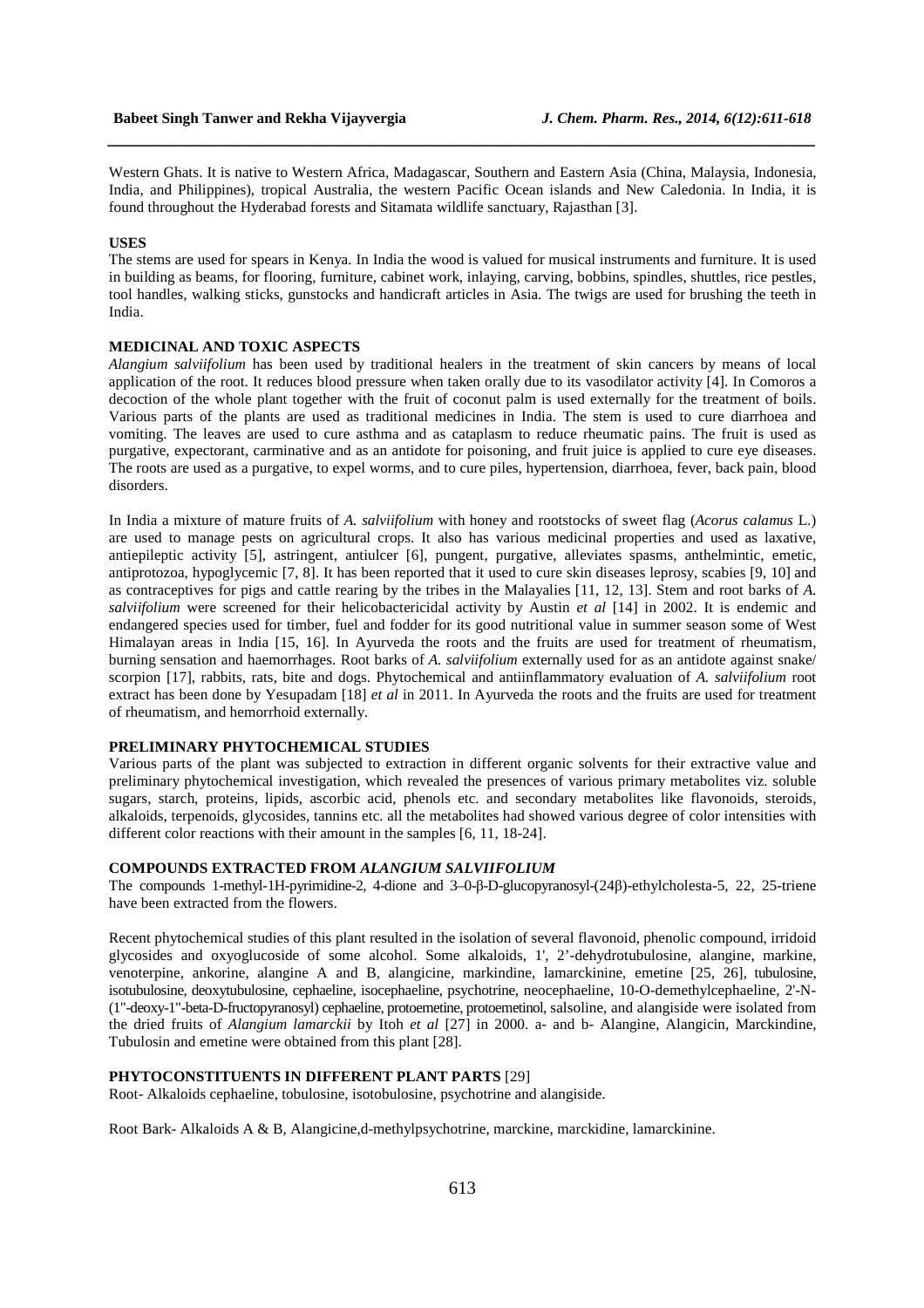Leaves- Alkaloids Alangimarkine, Ankorine, Deoxytobulosine alengiside, Sterols and three triterpenoids.

Fruits: Alkaloids Cephaeline, N-methylcephaeline, deoxytobulosine and Alangiside.

Seed- Alkaloids Alangimarine, Alamanine, Alangimaridine, Emetine, cephaeline, Psychotrine.

#### **PHARMACOLOGY**

## **Antimicrobial activity**

Stem bark of *Alangium salviifolium* showed significant antimicrobial activity against all the selected strains of bacteria, fungi and yeast [30-32]*.* 

*\_\_\_\_\_\_\_\_\_\_\_\_\_\_\_\_\_\_\_\_\_\_\_\_\_\_\_\_\_\_\_\_\_\_\_\_\_\_\_\_\_\_\_\_\_\_\_\_\_\_\_\_\_\_\_\_\_\_\_\_\_\_\_\_\_\_\_\_\_\_\_\_\_\_\_\_\_\_*

The methanol extracts of *Alangium salviifolium* flowers showed a wide spectrum of antibacterial activity against both Gram-Positive and Gram-Negative bacteria [33-34]. Leaf extracts of *Alangium salviifolium* has been evaluated for antibacterial activity against pathogenic strains of *Escherichia coli, Proteus vulgaris, Bacillus subtilis, Enterobacter faecalis, Serratia marcescens* and *Klebsiella pneumoniae*35-40. Stem and root barks of *Alangium salvifolium* were screened for their helicobactericidal activity by Austin *et al* [14] in 2002.

The ethanolic extract of root of *A. salviifolium* and 8 week old callus showed maximum antibacterial activity against *Escherichia coli, Staphylococcus aureus, Pseudomonas aeruginosa, Klebsella pnemoniea* and *Salmonella typhirium* as the test bacteria and against selected fungi *Aspergillus niger, A. fumigatus, A. flavus, Fusarium oxysporum, Penicillum sps* and *Rizopus sps* [41].

#### **Antioxidant activity**

The antioxidant activity of callus and other plant parts of *Alangium salviifolium* was measured using 2, 2`-diphenyl-1-picryhydrazyl (DPPH) free radical and superoxide radical scavenging assays. The results showed that all the parts exhibited antioxidative activity. The highest DPPH radical scavenging activity (90.76±1.14%) and superoxide radical scavenging activity (73.6±1.45%) were recorded in 8week old callus. The different plant parts as well as callus had showed superoxide radical scavenging activity [42].

In Nitric oxide method, alcohol extract of ASW roots presented more antioxidant activity than aqueous extract., Alcoholic extracts, Aqueous extract and Ascorbic acid exhibits 74.9%, 59.7% and 83.5%, inhibition and the EC50 (µg)-308.80, 450.8 and 201.32 µg/ml respectively [39].

#### **Molluscicidal activity**

Molluscicidal activity was done using the method of Singh and Agarwal [43]. For each test group, adult *L. acuminata*  $(2.60 \pm 0.30 \text{cm}$  long) were maintained in each of five glass aquaria containing three liters of dechlorinated tap water at 25°C. The test organisms were exposed to different concentrations of crude powder of root, stem, leaf and ethanolic extract by adding the test materials to aquariums. Snail mortality, established by the contraction of body within the cell and a failure of response to a needle probe, was recorded every 24 hrs for 72hrs

The molluscicidal activity of *Alangium salvifolium Linn.* crude powder of root, stem, leaf and ethanolic extract was time and dose dependent. After 72 hrs the toxicity of root (LC50= 240.15mg/L) was higher than leaf (LC50= 256.50 mg/L) and stem (LC50= 263.12mg/L). The ethanolic extract was exceptionally toxic to *Lymnaea acuminate* (LC50= 17.45mg/L at 72 hrs) [44].

#### **Acute-toxicity studies**

Healthy adult albino rats of either sex, starved overnight, were divided into groups (n=6) and were orally fed with increased dose of ethanol extract. Total ethanol extract administered orally in doses of up to 2g/Kg, did not produce any sign of toxicity and mortality in rats when observed for 14 days after administration [5, 6, 24].

#### **Anti-inflammatory activity**

The percent inhibition in paw volume of rats at 0, 1, 2, 3 and 4 h was calculated.

The ethanolic extract (500 mg/kg) was found to be more effective than all other treatments ( $p < 0.05$ ) and showed 36.84, 56.88, 55.11 and 65.53% inhibition in paw volume at 1, 2, 3 and 4 h, respectively.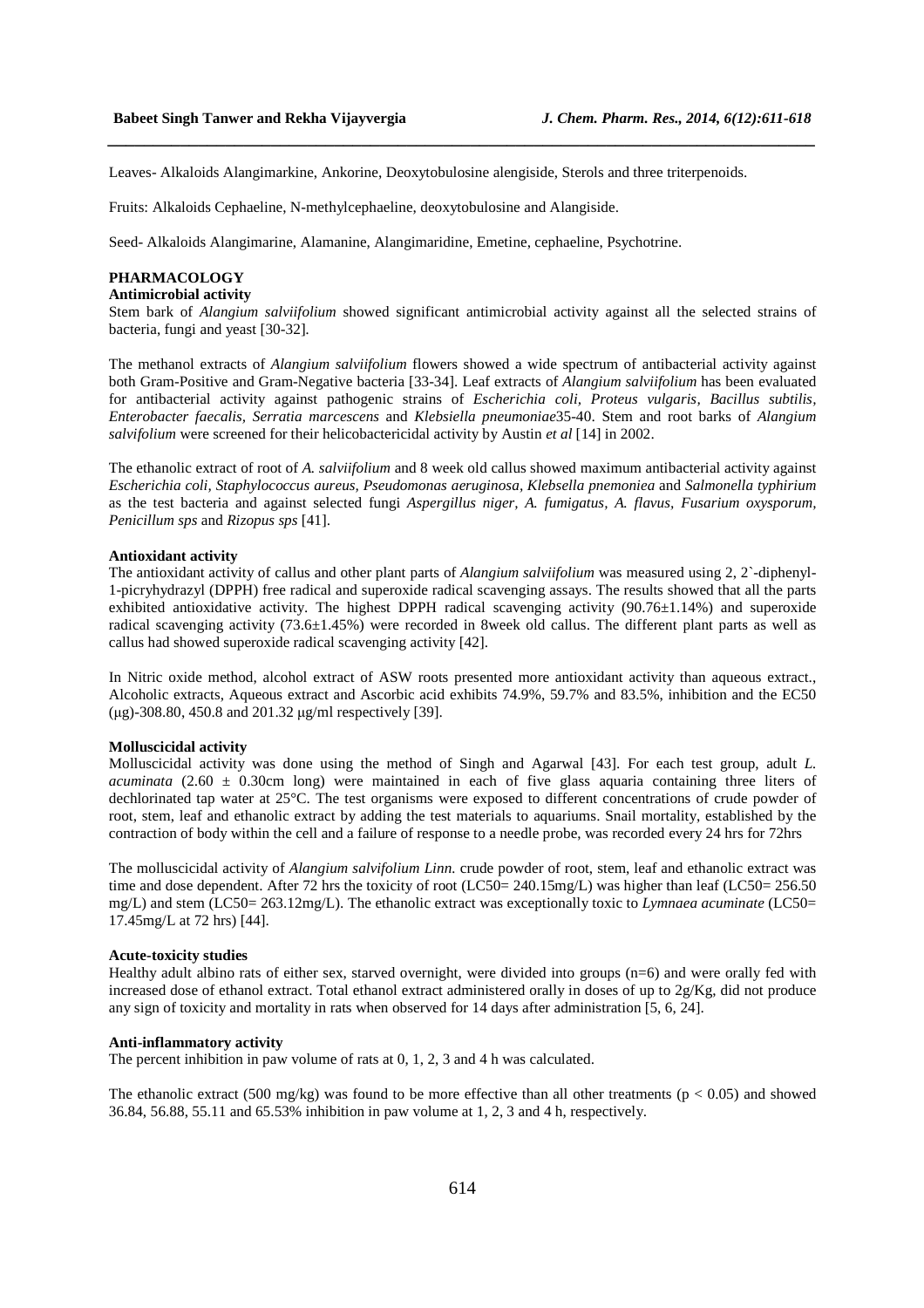In acetic acid-induced writhing in mice, ethanolic extract (41.07%) and water extract (27.43%) showed significant analgesic activity, whereas the chloroform extract (17.79%) was ineffective. All three extracts showed analgesic activity but out of these extracts for the ethanol extract it was the most significant. Ibuprofen, the reference drug, inhibited 46.12% of the number of writhing elicited by acetic acid.

*\_\_\_\_\_\_\_\_\_\_\_\_\_\_\_\_\_\_\_\_\_\_\_\_\_\_\_\_\_\_\_\_\_\_\_\_\_\_\_\_\_\_\_\_\_\_\_\_\_\_\_\_\_\_\_\_\_\_\_\_\_\_\_\_\_\_\_\_\_\_\_\_\_\_\_\_\_\_*

Ethanolic extract of *Alangium salvifolium* Linn. inhibit the paw edema as time and dose dependent manner. After 180 minutes at 300mg/ gdw concentration the extract inhibits 76.11% paw volume than the standard diclofenec sodium which inhibits 71.64% paw volume [18, 20, 44].

#### **Analgesic activity**

The methanol extract of *Alangium salviifolium* plant roots has been studied for analgesic and anti-inflammatory activities in animal models [45].

The analgesic activity of *Alangium salvifolium* Linn. ethanolic extract was dose dependent. The writhe movements were reduced 63.0 $\pm$ 0.70 in control to 47.5 $\pm$ 0.48 at 100 mg/gdw of crude ethanolic extract and 18.5  $\pm$  1.7 at 300 mg/gdw concentration. The analgesic activity of 300mg/gdw is comparable to diclofenec sodium drug [44].

### **Wound healing activity**

In studies using excision wound model, animals treated with ethanol extract of *Alangium salviifolium* showed a significant decrease in epithelization period as evidenced by shorter period for fall of escher as compared to control. The drug extract also facilitated the rate of wound contraction significantly at both the dose levels. Granulation, collagenation, collagen maturation and scar maturation are some of many phases of wound healing which run concurrently, but independent of each other. Use of single model is inadequate and there is no reference standard which can collectively represent the various components of wound healing as drugs which, influence one phase may not necessarily influence another. Hence in our study we have used three models to assess the effect of leaf extract on various phases of wound healing.

The result of present study showed that ethanolic extract of *Alangium salviifolium* possesses a definite prohealing action. This is demonstrated by a significant increase in the rate of wound contraction and by enhanced epithelization. Significant increase was also observed in skin breaking strength and hydroxyproline content which was a reflection of increased collagen levels that was further supported by histopathological evidence and gain in granuloma breaking strength. This indicated improved collagen maturation by increased cross-linking while an increase in dry granuloma weight indicated higher protein content [21].

#### **Anti-arthritic activity** [24]

The experimental protocol was for 21days and on the day one, Fruends adjuant 0.1ml (1ml contains 1mg mycobacterium Tuberculosis (H37Ra, ATCC25177) heat killed and dried, 0.25 ml mineral oil and 0.15ml mannide mono oleate was administered into the sub plantar region of right hind paw. The individual extracts were administered to respective groups at a dose of 100mg/kg for 21 days. The paw volume and paw thickness was measured at day 4, day 8, day 14 and day 21. All the extracts of *Alangium salviifolium* wang showed potent antiarthritic activity by Fruends adjuvant arthritis model and the potency of the activity follows the order standard > chloroform > ethyl acetate > aqueous > petroleum ether > methanol. Steroids are reported to possess antiinflammatory property; since these phytoconstituents are found in our extracts may have contributed for exhibited anti-arthritic activity by inhibiting the inflammation due to the Fruends adjuant (inflammogen)

## **Anticonvulsant activity (Maximal electroshock (MES)-induced seizures)**

The ethanolic extract of *Alangium salviifolium* at a dosage of 250 and 500 mg/kg showed 67.77% and 80.70% inhibition of convulsions produced by MES. The ethanolic extract at the dose of 500 mg/kg showed activity comparable to that of standard drug diazepam (83.01% inhibition). The effect of MES was dose-dependent. It increased the time to the onset of seizures from 36.53±4.1 min to 47.32±8.0 min at the dose of 250 mg/kg *i.p*. and from 37.54±4.5 min to 61.23±10.24 min at the dose of 500 mg/kg *i.p.* At this dose MES was nearly as efficacious as diazepam, 10 mg/kg. [7]

#### **Antiepileptic activity** [46]

In the case of maximal electroshock induced seizures (MES), it was observed that the pentylenetetrazole induced seizures (EEAS) 250 and 500 mg/kg were showed 67.75% and 81.56% inhibition of convulsion, respectively. AEAS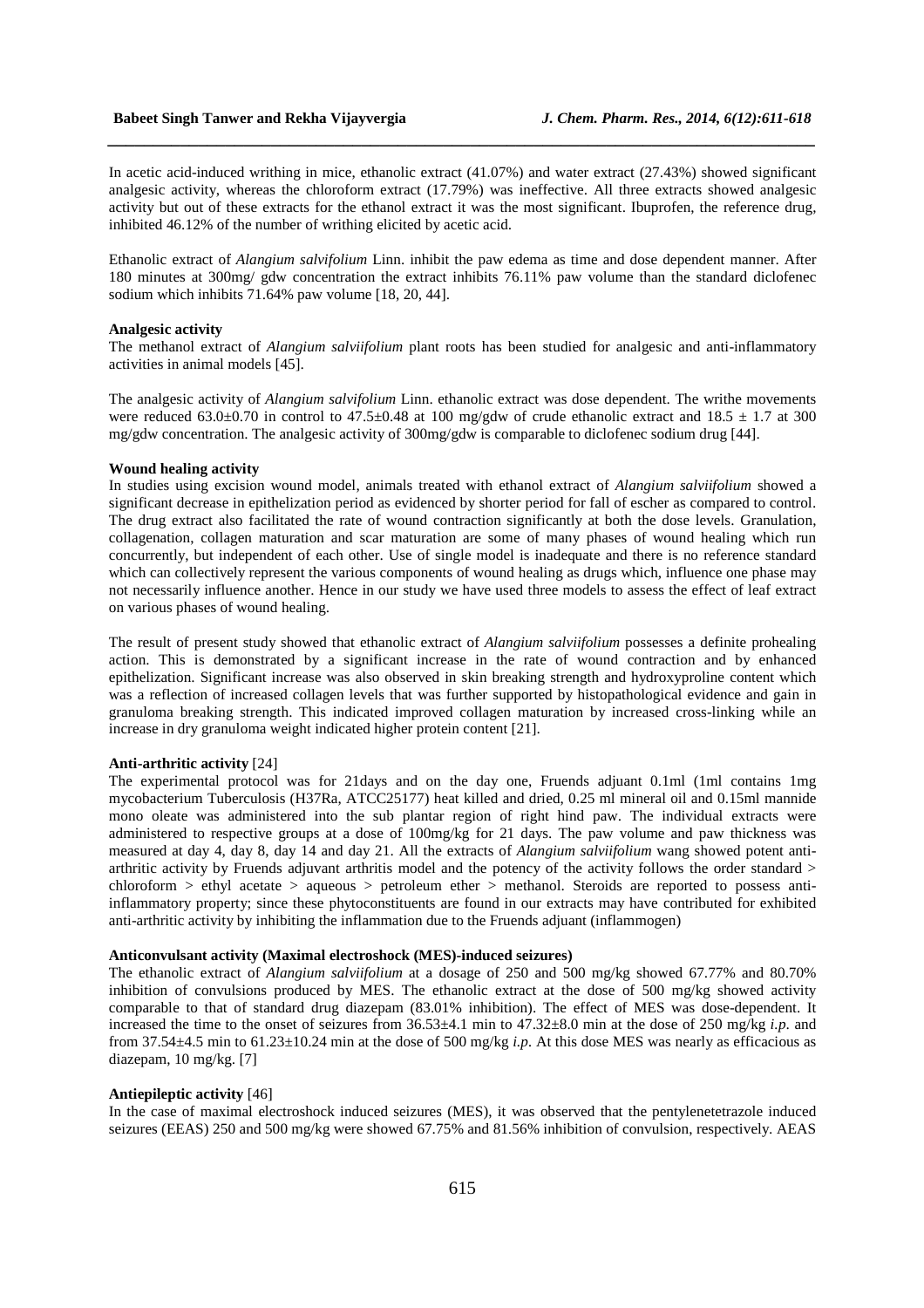at the doses of 250 mg/kg and 500 mg/kg were exhibited the 46.59% and 64.61% inhibition of convulsion produced by MES, respectively. The Diazepam inhibited 91.25% of convulsion. In the model of PTZ induced seizures, it was observed that EEAS showed 11.22% and 26.53% protection from seizures at the dose of 250 and 500 mg/kg, respectively while the AEAS showed 29.59% and 62.24% protection from seizures at the doses of 250 and 500 mg/kg, respectively. The Diazepam showed 85% protection from seizures5.

*\_\_\_\_\_\_\_\_\_\_\_\_\_\_\_\_\_\_\_\_\_\_\_\_\_\_\_\_\_\_\_\_\_\_\_\_\_\_\_\_\_\_\_\_\_\_\_\_\_\_\_\_\_\_\_\_\_\_\_\_\_\_\_\_\_\_\_\_\_\_\_\_\_\_\_\_\_\_*

#### **Antidiabetic activity**

The extracts of *Alangium salvifolium* seed extracts have shown a significant ( $p < 0.01$ ) increase in glucose tolerance. The chloroform, ethanol and aqueous extracts reduced the glucose levels to normal. Maximum effect was observed for ethanol extract. These results indicate that the extracts which show significant activity, may have the capacity to block glucose absorption through the GIT, similar to acarbose and other molecules. Treatment of alloxan induced diabetic animals with standard drug (metformin), chloroform, ethanol and water extracts of seeds of plant *Alangium salvifolium* Linn. showed significant reduction in blood glucose level, increased body weight and impaired serum biochemical parameters as compared to disease control group.

*Alangium salvifolium* seed extracts significantly inhibited diabetes induced by alloxan. For ethanolic extract and metformin, the antidiabetic activity was significant  $(p < 0.01)$  in all respects as compared to chloroform and aqueous extracts. Alloxan treatment caused permanent destruction of β-cells. It can therefore be said conclusively that the responses shown by various extracts exert their effect by extra pancreatic mechanism to normalize alloxan-induced hyperglycemia. The ethanolic extract as well as the chloroform and aqueous extracts showed significant ( $p < 0.01$ ) restoration of the body weight in diseased animals to normal level.

Hypercholestrolemia, hypertriglyceridemia and hyperuricemia have been reported to occur in alloxan diabetic rats and a significant increase observed in our experiment was in accordance to these studies. Repeated administration of *Alangium salvifolium* extracts had decreased the blood glucose, urea, total cholesterol and triglycerides significantly, whereas increased the HDL-cholesterol level.

Treatment of alloxan induced diabetic animals with standard drug (metformin), chloroform, ethanol and water extracts of seeds of plant *Alangium salvifolium* Linn. showed significant reduction in blood glucose level, increased body weight and impaired serum biochemical parameters as compared to disease control group.

## **Antifertility effect**

Daily administration of petroleum ether, ethyl acetate, chloroform, methanol or aqueous extracts of *A. salvifolium* at a dose of 100mg/kg body weight for eight days starting from the first day of pregnancy showed significant abortifacient activity in comparison to vehicle treated group.

These results indicate the *A. salviifolium* (Linn.f) Wang produced mainly abortifacient activity and less antiimplantation activity. It indicates that the herbal drugs may have anti-progesterone effects. Mifepristone is a competitive inhibitor that acts both at progesterone and glucocorticoid receptors. It is a weak partial agonist with predominantly antagonistic activity to progesterone. The available data in the present study indicate that the ethyl acetate, chloroform and aqueous extracts may possess antiprogesterogenic activity [11].

#### **Larvicidal Activity**

Among the four solvents of leaves of *Alangium salvifolium* tested for its larvicidal activity against *Artemia salina*  Chloroform and Methanol extract showed 100 % mortality at the lowest level of concentration, i.e., 0.25ml/10ml v/v. Hexane extract has showed 100 % larvicidal potency at the concentration of 0.5ml/10ml volume. However, very poor activity was recorded for aqueous extract of the leaves of *Alangium* salvifolium [19]*.* 

#### **Pesticidal Activity**

Among the four solvents of leaves of *Alangium salvifolium* tested for its pesticidal activity against the storage pest, *Sitophilus oryzae* Hexane extract showed mortality rate of 80 % and 100 % of mortality at the interval of 24 hours and 48 hours respectively. Aqueous and Chloroform extract showed more than 50 % of mortality after 48 hours of exposure. However, Methanol extract has showed only lower level of mortality rate [19].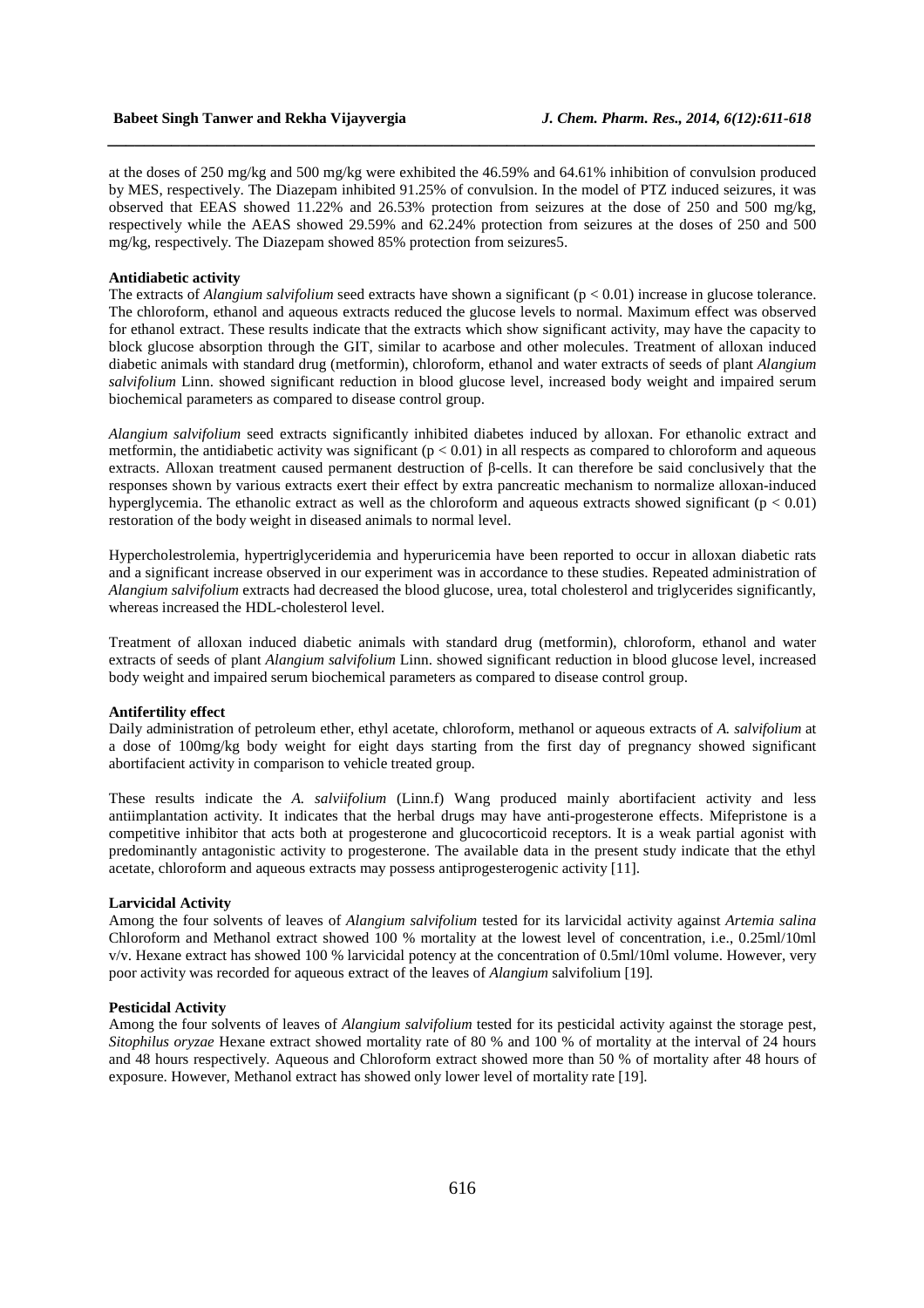#### **Anti Ulcer Activity**

By performing anti ulcer activity on male wistar rats, it can be concluded that the ethanolic extract of *Alangium salvifolium* has a significant anti ulcer activity at 400mg/kg and 800mg/kg dose that is in a dose dependent manner. The results were comparable with that of standard and control groups. The phytoconstituents present in ethanolic extract like flavonoids and phenolic compounds may be responsible for the said activity [6].

*\_\_\_\_\_\_\_\_\_\_\_\_\_\_\_\_\_\_\_\_\_\_\_\_\_\_\_\_\_\_\_\_\_\_\_\_\_\_\_\_\_\_\_\_\_\_\_\_\_\_\_\_\_\_\_\_\_\_\_\_\_\_\_\_\_\_\_\_\_\_\_\_\_\_\_\_\_\_*

#### **DISCUSSION**

The reliance of such a large portion of the population on traditional medicine can be attributed to a number of factors, relatively good accessibility to the plants, affordability and extensive local knowledge and expertise amongst the local communities [47]. Because of this strong dependence on plants as medicine, it is important to study their safety and efficacy [48]. Medicinal herbs and their preparations (hot and cold infusions, decoction, and tinctures) are widely used by human beings all over the world [49].

The present review study showed the medicinal and toxic aspects, preliminary phytochemical, pharmacological (antioxidant, antimicrobial, analgesic, anti-inflammatory, antidiabetic, mollucicidal, pesticidal, antifertility, larvacidal, antiulcer, antiepileptic, wound healing, anti arthritic, anticonvulsant activity) studies.

### **REFERENCES**

[1] GR Magadi. Botanical and vernacular names of south Indian medicinal plants. Bangalore: Divyachandra prakashan. **2001**. 28-29.

[2] O Longman, Indian Medicinal Plants, A compendium of 500 species, Orient Longman Ltd., Madras, **1994**; (I) 77-80

[3] A Jain; SS Katewa; PK Galav; P Sharma. *J Ethnopharmacol*., **2005**, 102(2), 143-157.

[4] PP Kumar; MC Prabhakara; K Satyavathi; AS Kumar. *Research J of Pharmaceutical, Biological and Chemical sciences,* **2010**, 1(4), 641-654.

[5] N Balakrishnan; S Kumar; A Balasubramaniam;B Sangameswaran; M Chaurey. *Herbal Tech Industry*, **2010**, 20-  $23$ 

[6] P Sreekanth; K Sudhakara; G Gouse Basha; K Murali; SA Kumar. *Asian J Pharm Clin Res*.*,* **2011**, 4(2), 112-114. [7] AK Sharma; V Agarwal; S Sharma; B Chauhan; AD Sharma; R Punia. *J of Global Pharma Technology*, **2011**, 3(4), 26-32.

[8] V Rajamanickam; V Rajasekaran; S Quine; S Jesupillai; R Sabitha. *The Internet Journal of Alternative Medicine*, **2009**, 8:1

[9] Wuthi-udomlert; MS Prathanturarug. Mahidol University Annual Research Abstracts, **2002**, 29, 184.

[10]Gopi; AK Radha. Siddha herbs exclusively used in skin diseases. Bibliographical Informatics Division, National Information Center, New Delhi, **2006**.

[11]V Murugan; H Shareef; GVS Ramasarma; M Ramanathan; B Suresh. *Ind. J. Pharmacol.,* **2000**, 32(6), 388-389. [12]MR Kumari; D Narasimhan. *J. Econ. Tax. Botany*, **2003**, 27(4), 788-790.

[13]A Jain; SS Katewa; BL Chaudhary; P Galav. *India. J. Ethnopharmacol*., **2004**, 90(1), 171-177.

[14]A Austin; M Jagadeesan; R Gowrishankar. *Plant physiology and biochemistry; Animal diseases*, **2002**, 45 (3), 17-20.

[15]SS Samant; U Dhar. *Intern. J. Sustain. Dev. & World Ecology*, **1997**, 4, 179-191.

[16]D Natarajan; SJ Britto; B Balaguru; N Nagamurugan; S Soosairaj; DI Arockiasamy. *Current science*, **2004**, 86 (9), 1316-1323.

[17]K Narayana. Poisonous and Medicinal Plants: Jayashri Publications, Bangalore, India, **2003**.

[18]P Yesupadam; AA Hindustan; RE Mallapu; KRB Kishore; PB Suma. *International journal of research in Ayurveda & Pharmacy*, **2011**, 2(2), 621-625.

[19]NKU Prakash; S Bhuvaneswar; S Preethy; N Rajalakshmi; M Saranya; JR Anto; S Arokiyaraj. *International Journal of Pharmacy and Pharmaceutical Sciences,* **2013**, 5(2), 86-89.

[20]AK Sharma; V Agarwal; R Kumar; A Balasubramaniam; A Mishra; R Gupta. *Acta Poloniae Pharmaceutica - Drug Research,* **2011**, 68(6), 897-904.

[21]Inayathulla; A Karigar Asif; WR Shariff; S Sikarwar Mukesh. *Journal of Pharmacy Research*, **2010**, 3(2), 267- 269

[22]A Saraswathy; AK Meena; R Shakila; KN Sunil Kumar; S Ariyanathan*. Phcog. Net*, **2010**, 2(11), 374-380

[23]BS Tanwer; R Vijayvergia. *Int. J. Pharma & Bio sciences,* **2010**, 1(3), 1-6.